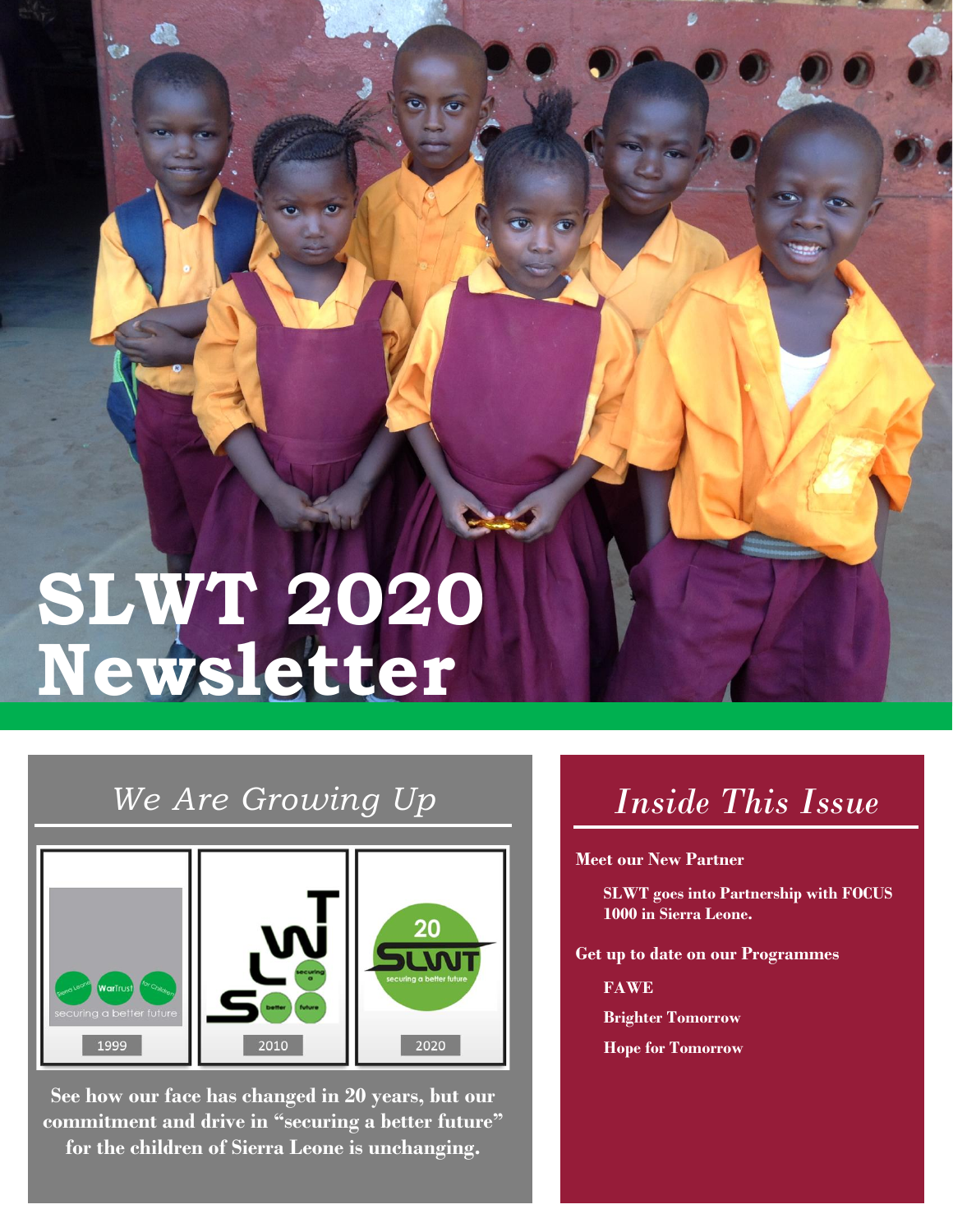#### *Meet Our New Partners – FOCUS 1000*

As a consequence of the global pandemic (Coronavirus), we had to review and evaluate how best to maximise our resources in these strangest of times.

So we went back to our core principles and values; and in line with our mission statement agreed our successes had come about when we worked in partnership.

In August 2020 SLWT and FOCUS 1000 formed an alliance. FOCUS 1000 is a leading national NGO in Sierra Leone whose objectives and mission are closely aligned with ours.

FOCUS 1000 (**F**acilitating and **O**rganizing **C**ommunities to **U**nite for **S**ustainable Development) is committed to making the best investment in the most crucial period in a child's life - the first 1000 days.

You may be interested to know more about FOCUS 1000, so please visit their website [www.focus1000.org](http://www.focus1000.org/) .

"FOCUS 1000 is excited to partner with SLWT to undertake this project, which is in line with our mission and vision of creating a better Sierra Leone for our children and families"

*Mohammad Bailor Jalloh – CEO Focus 1000*

## *Brighter Tomorrow (2019 to date)*

SLWT supports 30 children aged 3 to 14 years who lost a parent/breadwinner during the mudslide disaster in August of 2017.

This is our newest of projects launched in September 2019 and is based on the same principles of our Hope for Tomorrow (HfT) project.

In addition to a full scholarship to a school of their choice, each child also gets access to healthcare and social protection services as well as maintenance payments to their caregivers.

Furthermore each child gets 2 sets of uniform, 2 pairs of shoes, 2 pairs of socks and school stationery.

This project was made possible by the generosity and sacrifice of one person – Charlie Simpson – who cycled from Land's End to John O'Groats and raised £36,000. Thank you, Charlie.

*If you are interested in raising funds for any of our projects do let us know – [info@slwt.org](mailto:info@slwt.org) / @slwtweets*

#### *The Last Twelve Months…*

Due to the global pandemic all schools have been closed since March (we hope they will reopen in September). Notwithstanding, we have maintained regular contact with all our 82 beneficiaries and their caregivers, at all times observing social distancing regulations.

In April 2020 SLWT provided masks to all of our beneficiaries and their caregivers, we also provided hand washing stations in their community and supplied the local hospital (Waterloo) with PPE.

In November 2019 SLWT facilitated on behalf of Cordaid and the EU an international conference on the theme "National Cohesion for Peace and Development" in Freetown, Sierra Leone.

Finally, SLWT ceased direct management of operations in Sierra Leone after reviewing our business model. Our interests including management of our projects will be carried out by FOCUS 1000.